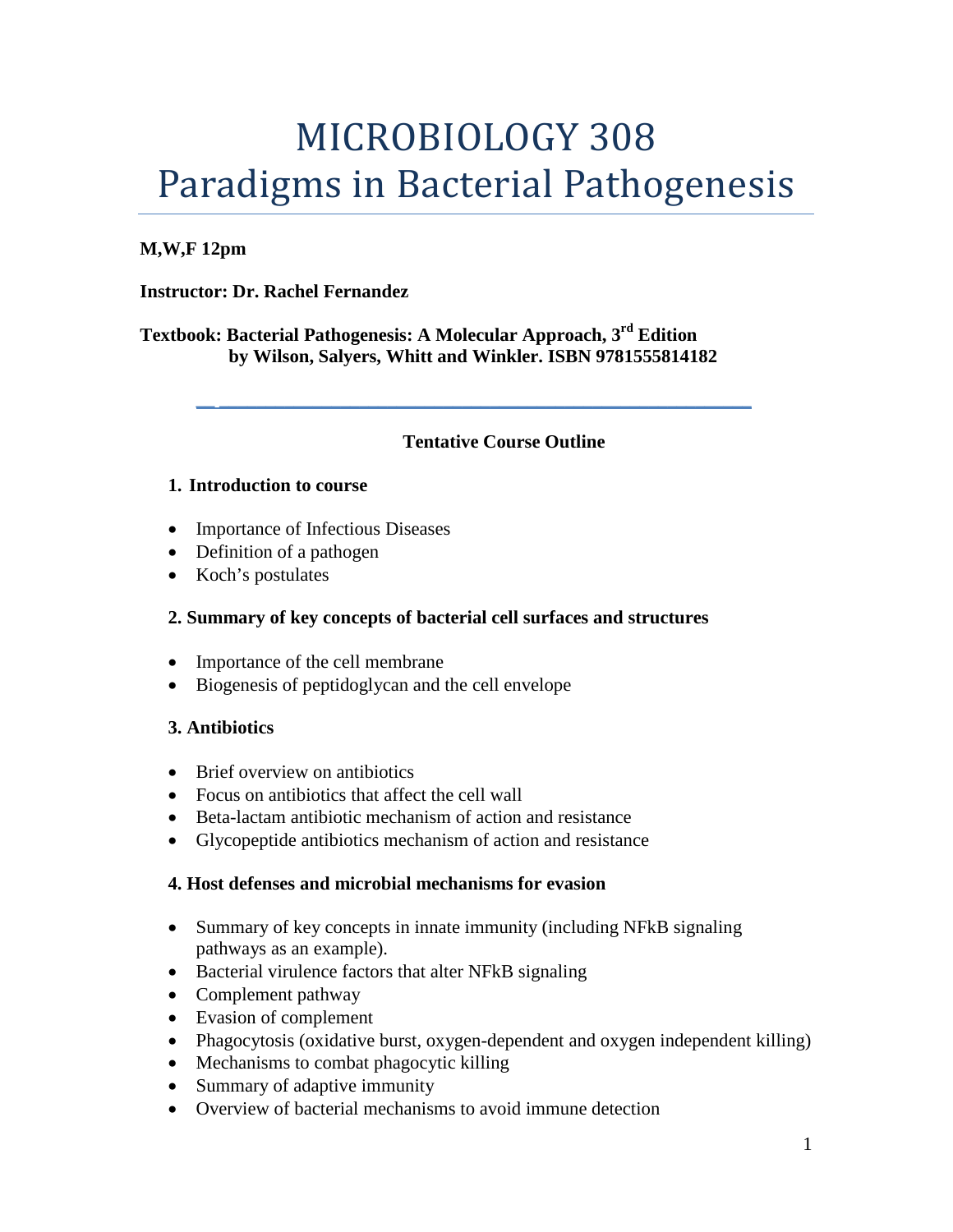# **5. Vaccines**

- Overview of vaccines from history to practical considerations both locally and globally
- Designing vaccines (killed or attenuated, whole-cell or subunit, reverse vaccinology, adjuvants)
- Practical example of the *H. influenzae* B conjugate vaccine
- DNA vaccines
- How to deal with bacteria that have multiple serotypes

## **6. Techniques for studying bacterial pathogens & their virulence factors**

- Overview of models –advantages, drawbacks, limitations
- Koch's postulates –molecular version
- Gain of function/Loss of function experiments (advantages, limitations)
- Signature-tagged mutagenesis
- Promoter traps (in vivo expression technology (IVET) and differential fluorescence induction (DFI)
- Hybridization-based experiments (subtractive hybridization, microarrays)

## **7. Selected mechanisms of pathogenesis**

## • **Adherence**

- Overview of ligands (afimbrial and fimbrial adhesins) and receptors
- Direct binding vs binding to extracellular matrix proteins
- **Brief description of urinary tract infections, and the importance of** adherence
- $\blacksquare$  Biogenesis of the pap-pilus
- **Invasion** 
	- Overview of invasion mechanisms –zipper vs. trigger
	- **Brief description of Yersinia infections, and mechanism of zipper**mediated uptake by invasin.
	- **IMPORTANCE OF integrins, actin polymerization**
	- **Brief description of Shigella infections and mechanism of trigger mediated** uptake.

## • **Intracellular Survival**

- Brief overview of intracellular survival mechanisms (eg within professional phagocytes)
- **Focus on inhibition of phagosome-lysosome fusion (or remodeling of** phagosome membrane) using Legionella and Chlamydia (or Salmonella, or Mycobacteria) as specific examples, and escape from phagosome into the cytoplasm using Listeria and Shigella as examples.
- Identification of both bacterial and host components where known.